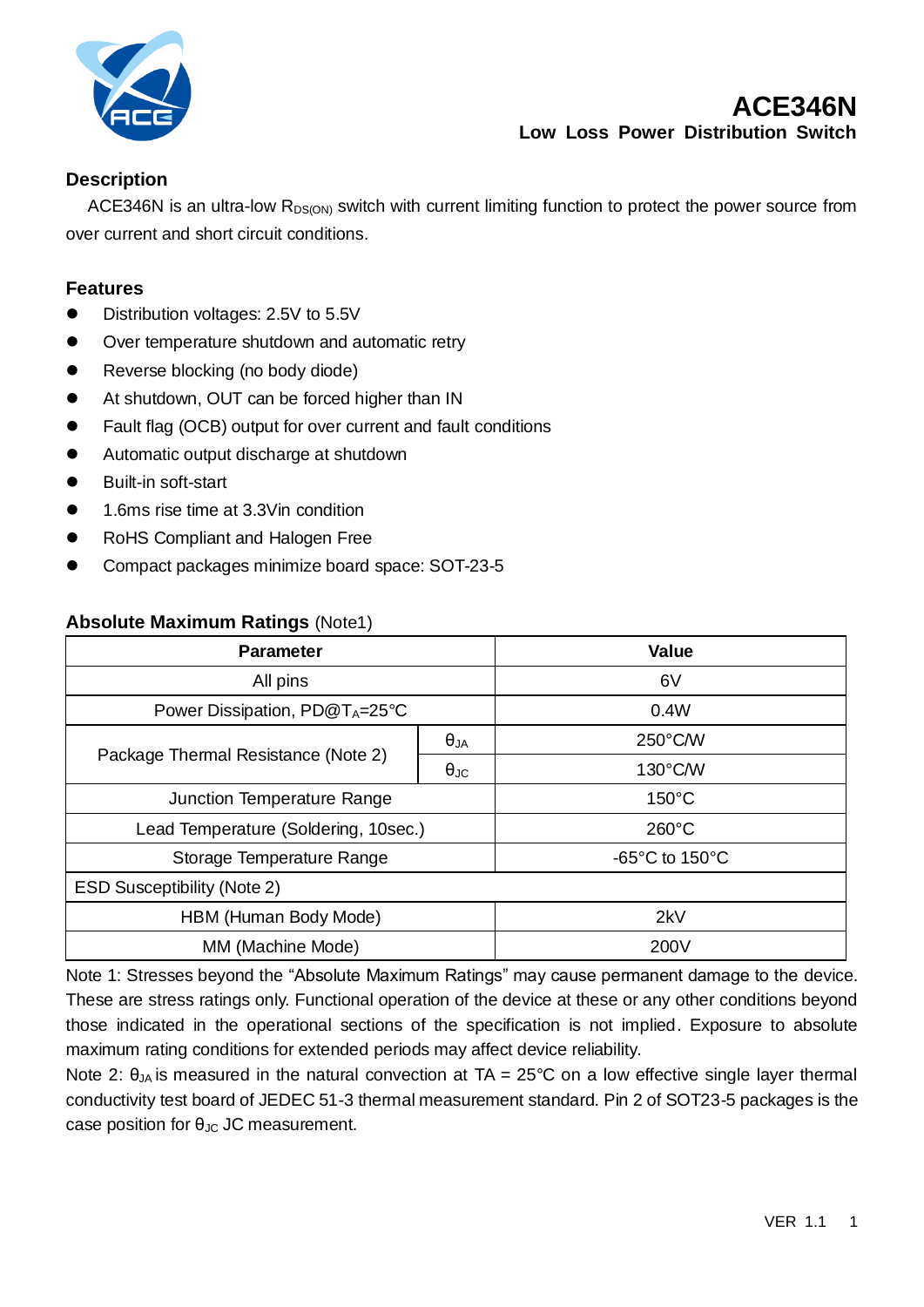

## **Recommended Operating Conditions** (Note 3)

| <b>Parameter</b>           | <b>Value</b>                         |
|----------------------------|--------------------------------------|
| IN                         | 2.5V to 5.5V                         |
| All other pins             | 0V to 5.5V                           |
| Junction Temperature Range | -40 $^{\circ}$ C to 125 $^{\circ}$ C |
| Ambient Temperature Range  | -40 $^{\circ}$ C to 85 $^{\circ}$ C  |

Note 3: The device is not guaranteed to function outside its operating conditions.

### **Ordering information**

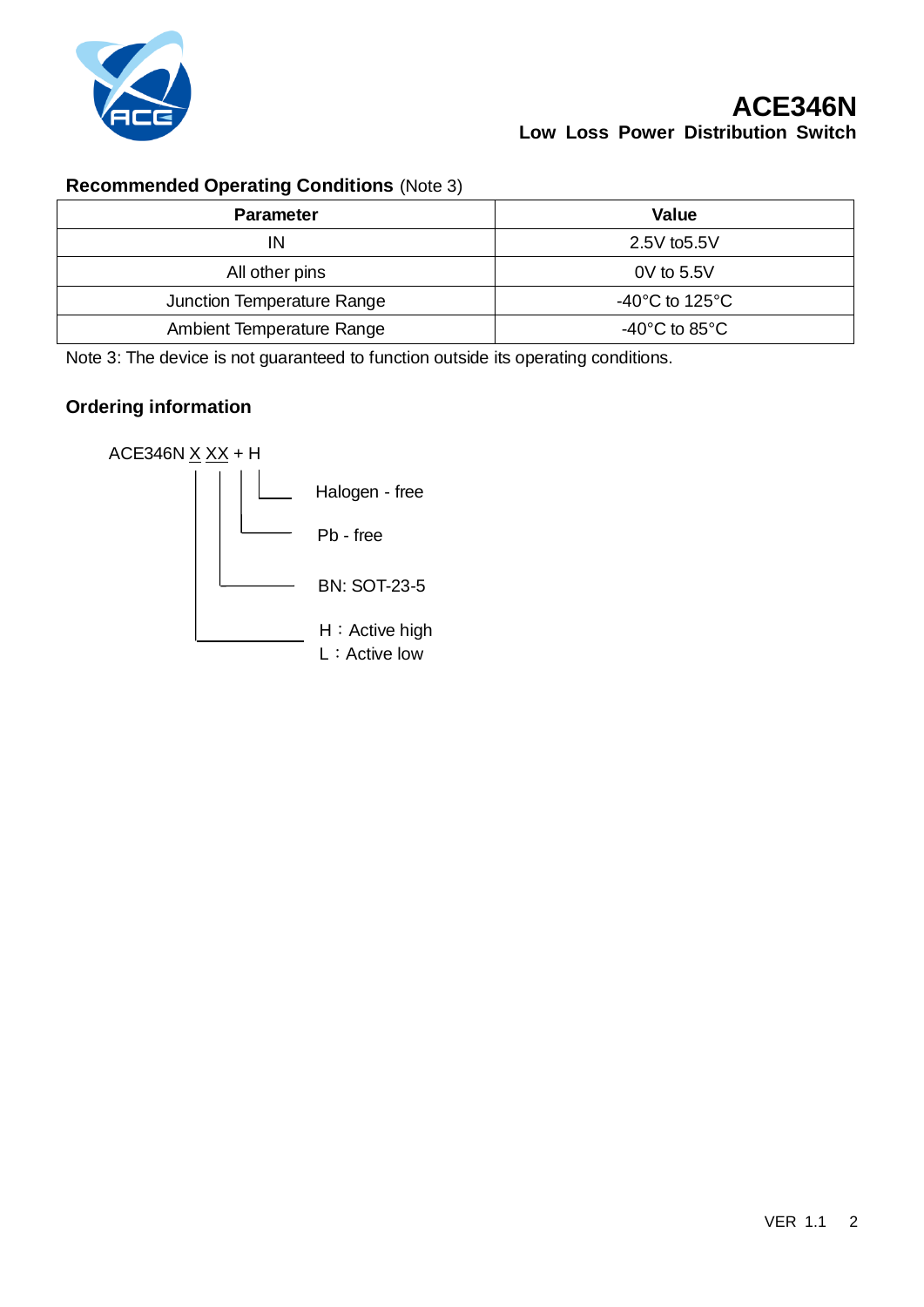

# **ACE346N Low Loss Power Distribution Switch**

## **Typical Applications**



### **Block Diagram**